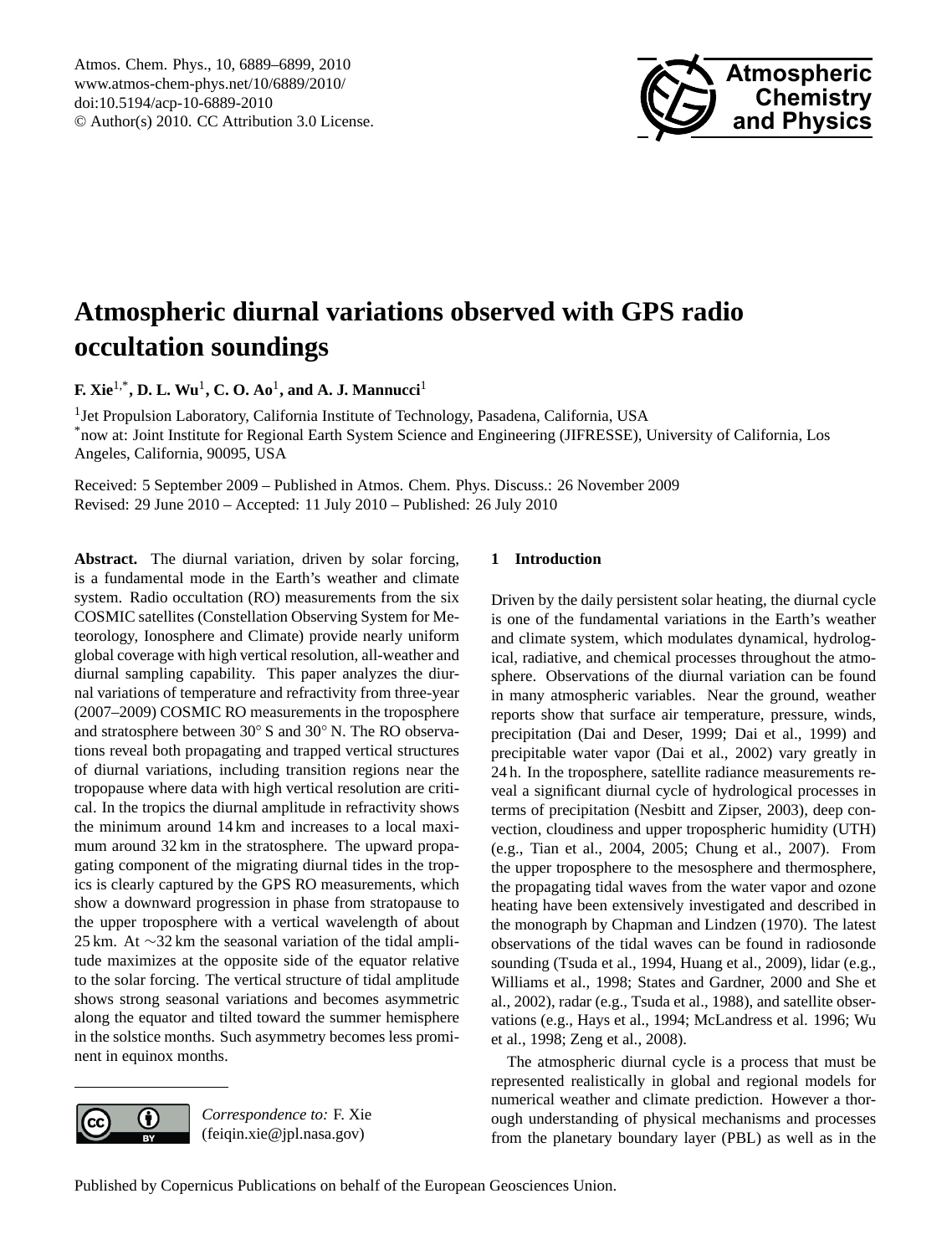troposphere in these models is lacking (e.g., Slingo et al., 1987; Randall et al., 1991; Lin et al., 2000; Yang and Slingo, 2001; Betts and Jakob, 2002; Dai and Trenberth, 2004; Tian et al., 2004). Poor representation of the diurnal cycle in climate models could lead to systematic biases in the mean climate (Keckhut et al., 2001; Neale and Slingo, 2003). In addition, sampling the diurnal cycle is also critical for detecting and monitoring subtle trends in climate change (Dai, 1999).

Characterizing and understanding the atmospheric diurnal cycle requires measurements with sufficient spatial and temporal resolutions for both regional and global studies. Conventional satellite observations (e.g., passive infrared and microwave sounder) provide high spatial and temporal resolution atmospheric measurements but with relatively poor vertical resolution and accuracy. Despite the existence of high vertical resolution temperature measurements in the troposphere and lower stratosphere from radiosondes, and temperature and wind measurements in the mesosphere and lower thermosphere from lidars and radars, these measurements are of limited use for global analyses because of their limited geographical and temporal coverage.

Atmospheric profiling with the GPS Radio Occultation (RO) has emerged as a relatively new technique to provide high-precision temperature and water vapor measurements with global coverage and high vertical resolution (∼200 m in the troposphere to ∼1.4 km in the stratosphere) (Kursinski et al., 1997). Insensitive to clouds and precipitation, GPS RO measurements are especially valuable for studying the diurnal variation in the troposphere (Kursinski et al., 1997). Zeng et al. (2008) studied the diurnal temperature variation in the tropics using GPS/CHAMP (CHAllenging Minisatellite Payload) observations during 2001–2005. Pirscher et al. (2007) and Zeng et al. (2008) specify that the orbit configuration of CHAMP allows a complete 24:00 h local time coverage within 130 days. Zeng et al. (2008) further explain that due to the limb sounding measurement principle, the effective repeat period is obtained every 108 days at the equator. Due to a slow variation in the equatorial diurnal tide, Zeng et al. (2008) assumed that the diurnal tide was invariant during the CHAMP diurnal sampling period and was able to extract vertical, seasonal, and latitudinal structures of the migrating component of the tide from a composite of 51-month CHAMP temperature profiles at altitudes of 10–30 km. However, their diurnal analysis was limited to the temperature data, not including the lower troposphere and upper stratosphere.

Since its launch in April 2006, the six-satellite constellation COSMIC (Constellation Observing System for Meteorology Ionosphere and Climate) RO mission yields rather dense sampling (over 2000 profiles per day) around the globe (Anthes et al., 2008). More importantly, the open-loop tracking receivers on all COSMIC satellites have significantly improved the RO sounding capability by acquiring a large number of measurements at the PBL altitudes (Sokolovskiy et al., 2006; Ao et al., 2009). In the past, high water vapor variability prevented the close-loop receiver (such as one equipped on CHAMP and many others) from properly tracking the GPS transmitter signals, resulting in retrieval failure and large bias in the lower troposphere (Ao et al., 2003; Beyerle et al., 2003). Like the CHAMP orbit, the COSMIC satellite orbits precess with time. However, with the six satellites, the full diurnal cycle can be sampled well within one month on a global basis. By December 2006, the six satellites were spread out far enough in local time to yield a nearly complete diurnal sampling, and the orbit configuration in 2007 has further improved for the diurnal studies. Each single COSMIC satellite (in final orbit) has a drifting rate of about -2°/day, relative to the Earth's mean motion of about  $+1°/day$ . Thus, the six satellites, with a 30◦ orbital plane spacing, give a full diurnal cycle sampling within 10 days at low and midlatitudes and within about one month for higher latitudes (Pirscher et al., 2007). However, the local time sampling at high latitudes becomes irregular within one month, because the ascending and descending branch of the orbit move closer together in terms of local time sampling (Pirscher et al., 2009) Pirscher et al. (2010) further demonstrates that the current COSMIC local time sampling is insufficient within one month for diurnal analysis beyond 50◦ latitude of both hemisphere. In particular the high atmospheric variability (e.g., planetary waves at high latitudes during winter season) could result in large aliasing errors into the diurnal signals due to the insufficient COSMIC sampling.

In this study, we analyze three-year (2007–2009) COS-MIC RO soundings over low latitudes (30 $\degree$  S to 30 $\degree$  N) to derive vertical structures of the diurnal variation of temperature and refractivity at altitudes from the lower troposphere to the upper stratosphere. Section 2 describes the COSMIC dataset and the harmonic analysis method to extract the diurnal signals. In Sect. 3, the amplitude and phase of the diurnal variations (e.g., the migrating tide) close to equator (10◦ S to 10◦ N) are analyzed and compared to other observations and the well-established tidal wave theory. We further present time series and zonal-mean structures of the diurnal amplitude of the RO refractivity from the middle troposphere to the upper stratosphere in Sects. 4–5. Discussions, conclusions and future work can be found in Sects. 6–7.

#### **2 Data sampling and analysis**

#### **2.1 GPS Radio Occultation (RO) sounding technique**

GPS RO technique senses the atmosphere by receiving the GPS radio signals at two L-band frequencies (L1∼1.6 GHz and L2∼1.2 GHz) from a moving LEO (Low Earth Orbit) satellite receiver. As the LEO receiver sets or rises behind the horizon relative to the transmitting GPS satellite, the radio wave is refracted (or bent) and its travel time is delayed due to variations of refractivity. The basic measurements in GPS RO are the time series of GPS carrier phase and signal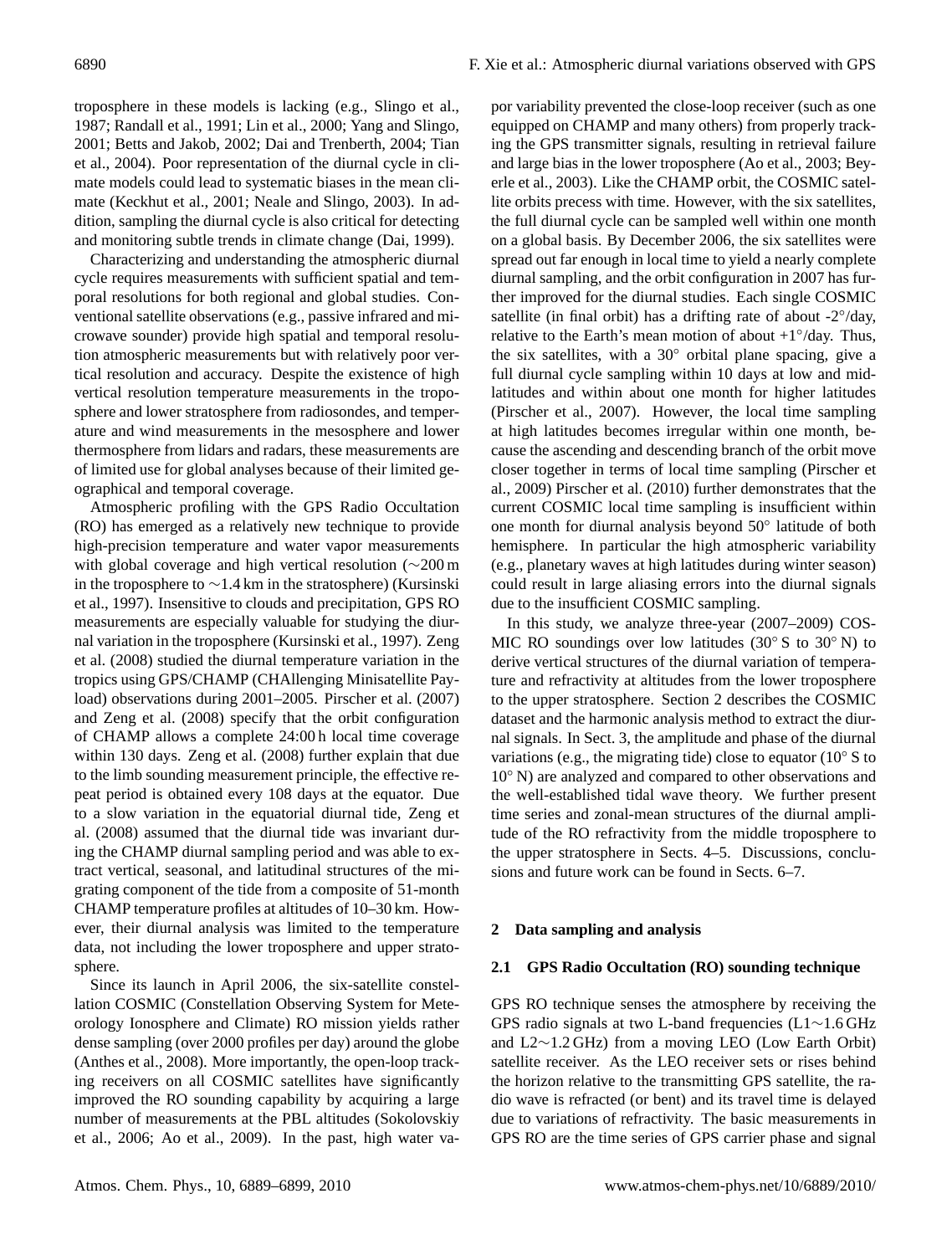amplitude recorded at the LEO receiver. From the precise determination of the GPS orbits and the location of the receiver, the excess phase, defined as the difference between the measured phase and that predicted for a vacuum, is also accurately calculated and corrected for GPS and receiver clock errors. The excess phase and amplitude are then used to derive the bending angle as a function of tangent height, from which the refractivity profile can be retrieved from the top of the atmosphere to the lower atmosphere with the so-called onion-peeling approach. The temperature and humidity profiles can then be further derived from the refractivity (Kursinski et al., 1997; Rocken et al., 1997). Extensive validation and evaluation of the precision and accuracy of the RO measurements against other observations and models have been carried out by many authors (e.g., Kuo et al., 2004; Schreiner et al., 2007).

In the neutral atmosphere, the refractivity,  $N$ , a dimensionless quantity defined as  $N = (n - 1) \times 10^6$ , where *n* is the refractive index, is related to the atmospheric pressure  $(P)$ in hPa), temperature  $(T$  in Kelvin), and water vapor partial pressure ( $P_w$  in hPa) through (Smith and Weintraub 1953)

$$
N = b_1 \frac{P}{T} + b_2 \frac{P_w}{T^2},
$$
\n(1)

where  $b_1$ =77.6 K hPa<sup>-1</sup> and  $b_2$ =3.73 × 10<sup>5</sup> K<sup>2</sup> hPa<sup>-1</sup>. The refractivity profile can be retrieved from the bending angle profile from near the surface up to ∼60 km before the measurements become too noisy. The moisture contribution to the refractivity can be neglected at altitudes above ∼8 km (in the tropics) where the water vapor volume mixing ratio is usually less than  $10^{-4}$  (Kursinski et al., 1997). In this case, Eq. (1) is reduced to:

$$
N = b_1 \frac{P}{T} = (b_1 \cdot R) \cdot \rho = k \cdot \rho,
$$
\n(2)

where the gas constant  $R=287 \text{ J kg}^{-1} \text{ K}^{-1}$ ,  $k=b_1$ .  $R=222.71 \text{ J kg}^{-1} \text{ Pa}^{-1}$ , and  $\rho$  is density of the atmosphere that is proportional to the refractivity. Consequently pressure can be obtained from density (or refractivity) by integrating the hydrostatic equilibrium equation. The integration starts from a pressure level high in the atmosphere with an a priori temperature guess. The initial pressure error due to the temperature guess decreases rapidly as integration moves deeper into the atmosphere (Kursinski et al., 1997). The temperature can then be inferred via Eq. (2) with the dry atmosphere assumption, which can be generally hold throughout the stratosphere and the cold, dry upper troposphere for temperature less than 250 K. The retrieval is switched to moisture retrieval where temperature is greater than 250 K. In the moisture retrieval, the pressure and water vapor pressure can be derived given an a priori temperature profile, which is usually obtained from global analysis data (Hajj et al., 2002). Alternatively, humidity and temperature can be retrieved simultaneously using 1-D variational analysis provided the background information

from model analysis (Healy and Eyre, 2000; Kursinski et al., 2000; Poli et al., 2002).

In the moist troposphere, the refractivity is a weighted sum of dry air density and water vapor density, and thus is affected by both temperature and water vapor pressure. As shown in Fig. 6f of Xie et al. (2008) based on a mid-latitude radiosonde profile, a 1 K perturbation of temperature corresponds to a ∼0.4% refractivity change at all altitudes. On the other hand, the derivative of refractivity with respective to specific humidity depends on the amount of water vapor, which is a strong function of height. Roughly speaking, a 1 g/kg change in specific humidity q corresponds to a  $\sim$ 2.5% change in refractivity but can vary slightly with temperature. For example, inside a well-mixed PBL where specific humidity is about  $q=8$  g/kg, the ratio is ~2.2%/(g/kg); at the top of the PBL, around 1.8 km, where  $q=3$  g/kg, the ratio is 2.7%/(g/kg); in the middle troposphere (∼5 km), where  $q=0.8$  g/kg, the ratio is ∼3%/(g/kg).

#### **2.2 COSMIC RO data and sampling**

In this study, we use COSMIC RO level-2 refractivity and temperature data in 2007–2009 as retrieved at NASA Jet Propulsion Laboratory (JPL) (Hajj et al., 2002; Ao et al., 2009). The retrieved profiles are reported as a function of geometric height above mean-sea-level (MSL). COSMIC acquires about 2000 occultations a day, however, the number of valid RO profiles is reduced after the calibration and quality control procedure. For comparison purpose, the RO retrievals of the same period provided by UCAR (University Corporation for Atmospheric Research) is also analyzed. The dataset difference between the two data center is well described in Ho et al. (2009). The current JPL retrievals used in this paper apply double differencing calibration during 2007 and 2008, which has resulted in a large number of calibration failures due to the lack of required ground reference station data (especially during the early period of 2008). Single differencing (Wickert et al., 2002) is applied for year-2009 in JPL retrievals and for all UCAR retrievals. Meanwhile, a relatively stringent quality-control procedure applied at JPL data center (e.g., RO profiles with temperatures differing by more than 10 K from ECMWF analysis or with refractivity differing by more than 10% from ECMWF at any altitude below 40 km are abandoned) further reduces the sampling (especially over polar region, where large temperature variation due to planetary waves and gravity waves might not be resolved by the model) by about 25% (Ho et al., 2009). The total number of soundings at each year for both data centers is shown in Table 1. Note that the JPL data center provides less sounding than UCAR, there are ∼25% less RO profiles in 2007, ∼40% less in 2008 and ∼37% less in 2009. The difference in profile number is caused by the implementation of different calibration technique as well as different quality control procedures.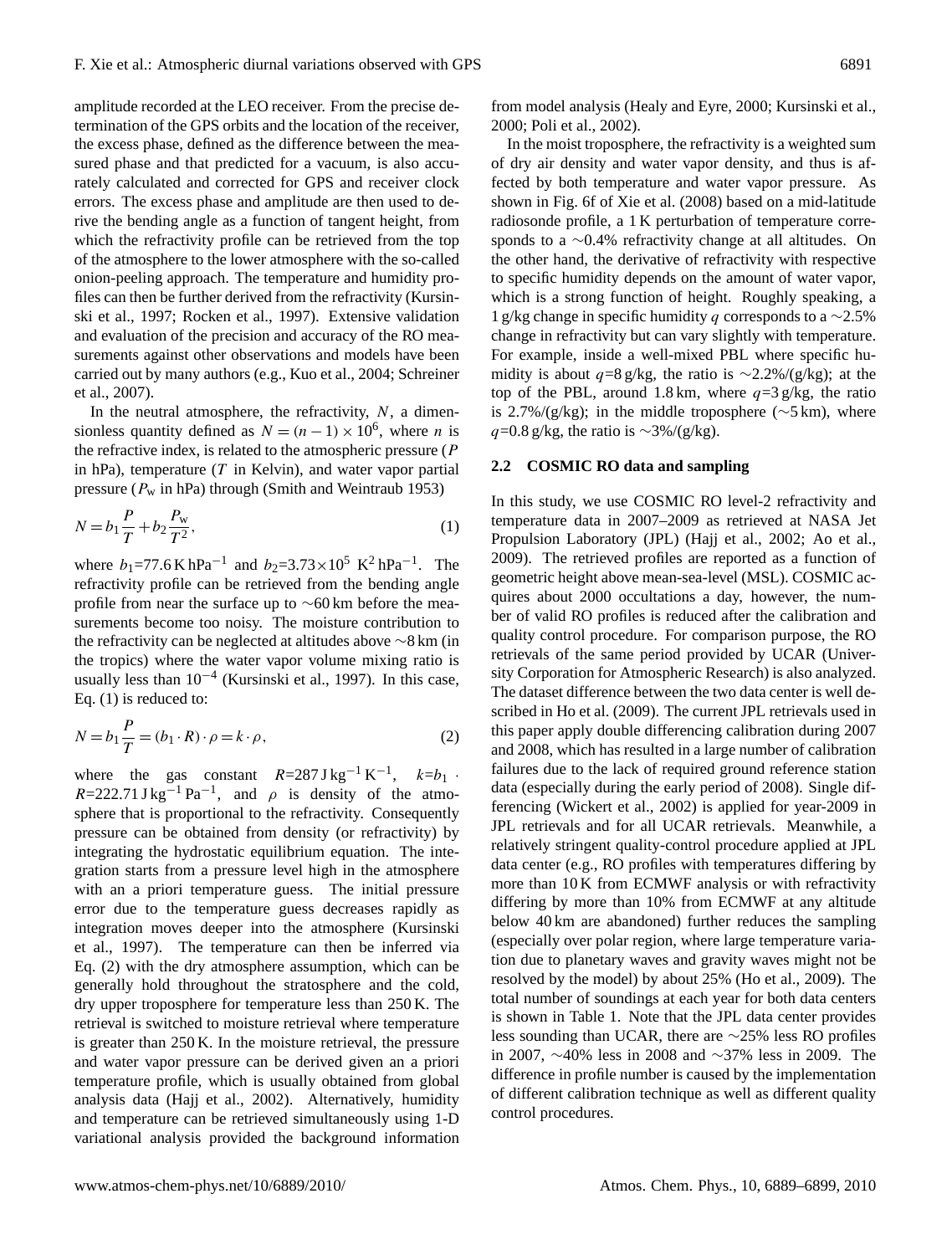**Table 1.** COSMIC RO Soundings from JPL and UCAR Data Centers.

| COSMIC-RO              | Year 2007 | Year 2008 | Year 2009 |
|------------------------|-----------|-----------|-----------|
| <b>JPL</b> Retrievals  | 453031    | 366070    | 394.630   |
| <b>UCAR Retrievals</b> | 609912    | 638309    | 628.808   |

The JPL temperature retrievals are scientifically useful at heights ranging from ∼8 km (in the tropics) to ∼40 km. The upper boundary is limited by the measurement noise (Kursinski et al., 1997) whereas the lower boundary is limited by the ambiguity of temperature and water vapor that is inseparable in the upper troposphere. On the other hand, the refractivity measurement is useful over a much greater height range (0–50 km) but requires careful interpretation to connect it to atmospheric physical quantities. Therefore, in the following sections, besides the RO temperature, refractivity profiles are also used to demonstrate the vertical structure of atmospheric diurnal variation for a wider vertical range of the neutral atmosphere. Note that UCAR RO retrievals have both the temperature and refractivity up to 60 km.

In this paper, the refractivity at pressure levels over 800 hPa (below 2 km) are not studied because a frequent negative bias has been observed in the refractivity retrievals, likely contaminated by the presence of super-refraction (or ducting) condition near the atmospheric boundary layer top (Sokolovskiy, 2003; Xie et al., 2006; Ao, 2007; Xie et al., 2010). The biased RO retrievals are usually found in the tropical and subtropical regions and need to be dealt with carefully (Xie et al., 2006) before being used for scientific analysis.

In the following sections, if not otherwise noted, the diurnal variation results are based on JPL retrievals.

#### **2.3 Linear harmonic analysis method**

The JPL temperature and refractivity retrievals are output at ∼50 m and ∼400 m interval vertically at altitudes below and above 20 km, respectively. In this study, we interpolate (using cubic splines) each profile onto 50 standard vertical pressure levels (e.g., 1000, 950, ... 4, 3, 2.2, 1.7, 1.3, 1 hPa), and then bin the data into twelve local solar time (LST) bins with two-hour width in every 5◦ latitude band. Generally the COSMIC satellite configuration results in denser RO soundings in the mid-latitude and high latitude compared with tropics. For example, in the year 2007, the monthly average numbers of COSMIC soundings at a 2-h bin is 54 in a 5◦ N-latitude band (centered at 2.5◦ N), 87 at 25◦ N, 125 at 50◦ N and 37 at 75◦ N. Roughly 75% RO soundings reach at 800 hPa (∼2 km) and about 40% reach 950 hPa (∼0.5 km) above MSL. However, due to topography over continental area, the exact percentage of RO soundings reaching the lowest 2 km above the Earth surface is actually higher. The zonal mean temperature  $T$  and refractivity  $N$  at the twelve local time bins are derived on a monthly basis. After the monthly mean is removed, a harmonic analysis with 24-h and 12 h components is applied to compute the diurnal and semidiurnal amplitudes and their phases for each latitude and height bin (Chapman and Lindzen, 1970; Wu et al., 1995; Dai et al., 2002). A brief summary of the harmonic analysis method is given below.

Given a time series  $y_i$ ,  $i=1, 2, ..., M$ , (*M* is the maximum number of samples for a day, in this study,  $M=12$ ) as a function of local solar time  $t_i$ , it can be decomposed into three components:

$$
y_i(t_i) = \overline{y} + \sum_n S_n(t_i) + \varsigma
$$
\n(3)

where,  $\overline{y}$  is the daily mean;  $S_n$  is the harmonics with different periods and  $\varsigma$  is the residual noise. The harmonics with different time scales can be expressed as:

$$
S_n(t_i) = A_n \cos(nt' - \phi) = a_n \cos(nt') + b_n \sin(nt')
$$
 (4)

where,  $t'$  is LST expressed in degree or radians (i.e.,  $t' =$  $2\pi t_i/24$ , where  $t_i$  is LST in hours), $n=1, 2, 3, 4, \ldots$  denotes harmonics with periods of 24, 12, 8, 6,  $\dots$  hours, respectively;  $A_n$  is the amplitude (note that the peak-to-peak amplitude is  $2A_n$ );  $\phi$  is the phase (time of the maximum  $y_i$  in LST). Here, we only focus on the most dominant mode, i.e., the diurnal  $(S_1)$  component.

Note that the observed time series could contain higherorder harmonics of the diurnal variations (such as period  $\leq$ 12 h) and residuals ( $\varsigma$ ) due to measurement and sampling errors. The COSMIC sampling rate of local times might not be enough to catch the semi-diurnal and finer time scale  $(<12 h)$  variations. On the other hand, the zonal average helps remove most of the longitudinal variability likely due to the planetary waves and nonmigrating tides (Wu et al., 1998) but the spectral aliasing from other wave components may induce additional errors to the diurnal component of interest. The signal-to-noise ratio (SNR) of the derived amplitudes is thus calculated as the ratio of the fitted amplitude over the residual error after the diurnal and semi-diurnal fitting (i.e.,  $A_n/\varsigma$ ).

#### **3 Tropical diurnal variations – the tidal waves**

The diurnal variation in the tropical region, investigated for decades, is one of the most well-observed and understood phenomena among tropical variabilities. The propagating (migrating with the Sun) component of the atmospheric diurnal variations is also called the migrating tide. It has a weak variation in terms of magnitude, and can be used as good validation of the RO sensitivity and the retrieval quality. In this section, we derive and characterize the vertical distribution of this tidal wave with the COSMIC RO measurements, and validate the results against some of the earlier studies.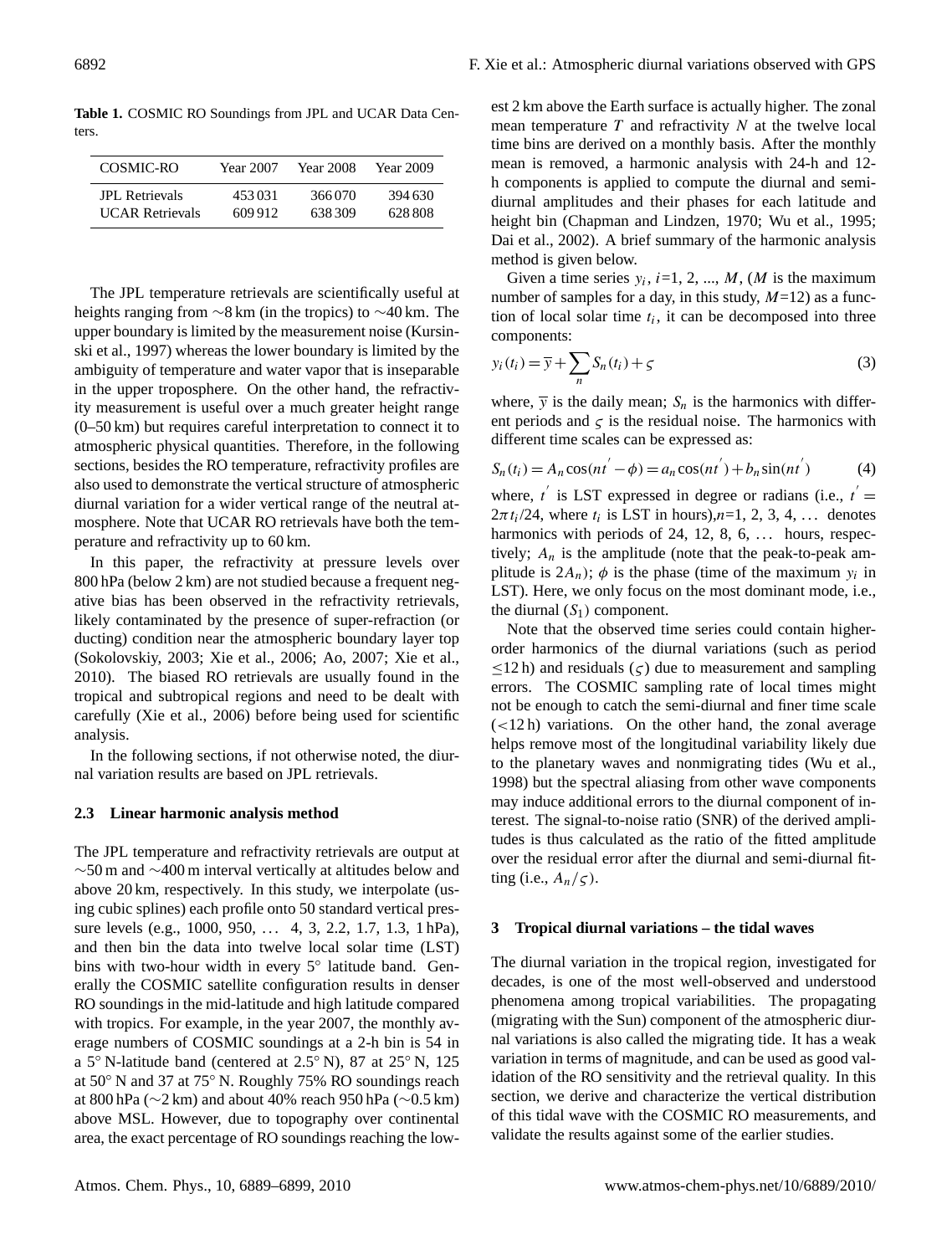To derive the vertical distribution of the propagating diurnal component, the tropical (10◦ S–10◦ N) COSMIC temperature and refractivity soundings in 2007 are used. Figure 1 shows the vertical structure of diurnal amplitudes and phases (i.e., the LST of the maximum amplitude) for temperature (in Kelvin) and refractivity (in percentage) extracted from the monthly averaged data. Note that the total number of RO samples (JPL) in 2008 and 2009 are less than in 2007, however, very similar vertical structures of diurnal variations are derived for both years (not shown).

The propagating tidal wave, which migrates with the sun, dominates the tropical diurnal variation in the stratosphere and higher altitudes (e.g. McLandress, 1997). Its propagation nature is evident in the temperature and refractivity data, showing a downward progressing phase profile (Fig. 1b, d) with growing amplitude above 14 km. The vertical wavelength of the diurnal tidal wave is about 25 km, which is observed in both the temperature and refractivity phase profiles. The migrating tidal wave observed by COSMIC is consistent with one obtained by Zeng et al. (2008) from the multiyear CHAMP data, and with those from the classical tidal theory and model results (e.g., Chapman and Lindzen, 1970; McLandress, 1997). In the stratosphere the maximum refractivity amplitude reaches  $\sim$ 1%, or  $\sim$ 2.5 K in temperature.

The refractivity and temperature fluctuations are independent but related through Eq. (2) and through the hydrostatic balance equation embedded in the retrieval. Above ∼8 km, refractivity is dominated by dry air variability, reflecting mostly geopotential height changes since the temperature retrieval is carried out on pressure surfaces. The temperature and geopotential height tides are expected to be out of phase (e.g., 12 h difference) at constant pressure levels for the propagating diurnal tide. In addition, the amplitudes of refractivity and temperature variation should be consistent in percentage, as seen in Fig. 1a, c, showing local minima at ∼15 km and 22 km and a growing trend above 15 km. The minimum diurnal amplitude of temperature (∼0.1 K) and refractivity (∼0.05%) is found at 15 km. A local maximum diurnal amplitude in both temperature (0.9 K) and refractivity ( $\sim$ 0.4%) is found at around 32 km.

Above 40 km, although the temperature retrieval is not available, the refractivity data can still be used to derive atmospheric diurnal variations. Phase and amplitude structure shown in Fig. 1c, d are consistent with the expected upward propagating diurnal tidal mode despite the noisier phase structures and larger monthly variations in amplitude. Above 14 km, the winter and autumn seasons (green and black in Fig. 1a, c) show a larger diurnal amplitude compared to the summer and spring seasons. Between 8 km and 10 km, the spring season shows the largest diurnal amplitude in temperature and refractivity. Below 5 km, again, the spring season exhibits the largest diurnal amplitude. As the diurnal tide propagates up to the upper stratosphere, the propagating wave component excited from tropospheric water vapor will interfere with the wave component excited by the heating from the ozone layer, which can lead to large variability in the migrating diurnal tide (Chapman and Lindzen, 1970). Note that the tidal wave amplitude tends to increase at higher altitudes due to the exponential decay of the air density (Chapman and Lindzen, 1970; McLandress, 1997). However, ozone heating becomes significant above 12 hPa (30 km) and reaches maximum around 1 hPa (47 km) (McLandress, 1997). The temperature variation due to ozone heating tends to reach a maximum at local noon when ozone solar absorption maximizes. However, the propagating temperature tide is out of phase from the ozone heating, which may explain the change of the slope of the phase around 30 km and lead to non-monotonic structure of tidal amplitude at higher altitudes.

The diurnal variation below 17 km is complicated by the coexistence of wave forcings and propagation in the region. Figure 1b shows that at 10–14 km the phase of the diurnal temperature variation remains rather constant (at  $\sim$ 18:00 LST), but shifts sharply at a few kilometers above that. Similar behavior can be observed from the refractivity (Fig. 1d) but with the phase at 10–14 km relatively constant at ∼06:00 LST. It is reflected in the slope of the diurnal phase, which changes at ∼17 km and remains relatively constant up to 40 km.

Figure 1 also shows the median-average of the diurnal amplitude and phase derived from UCAR retrievals (black dashed line). The phase of both temperature and refractivity matches the JPL results very well at all altitudes except below ∼7 km (400 hPa) where phase becomes noisy. While the UCAR diurnal amplitude of both temperature and refractivity agree well with the JPL result in the upper troposphere and lower stratosphere, they become significantly less by  $∼25–50\%$  above 24 km and by  $~\sim$ 50% below 7 km. In comparison with the diurnal variation derived from the ECMWF T799L91 analysis (not shown), the diurnal amplitude from the JPL retrieval is closer to the ECMWF result. However, sampling can affect the diurnal results as well. The UCAR retrieval has about 25% more soundings compared to JPL retrievals in 2007. We down-sample the UCAR soundings to those matching JPL retrievals and reapply the same diurnal analysis. The vertical structure of diurnal amplitude remain virtually unchanged, which indicates the larger diurnal amplitude observed from JPL soundings above 24 km are unlikely to be caused by the lack of sampling, but are likely due to the retrieval difference between the two dataset. More discussion is presented in Sect. 6.

The diurnal phases of refractivity below ∼7 km (400 hPa) are rather noisy for both the JPL and the UCAR retrievals, which is likely due to aliasing from insufficient sampling. The monthly COSMIC RO sampling might not be enough to resolve the diurnal variations in the middle and lower troposphere where red-spectral variabilities increase due to weather phenomena. Therefore, only results above ∼7 km (400 hPa) will be presented in the following sections.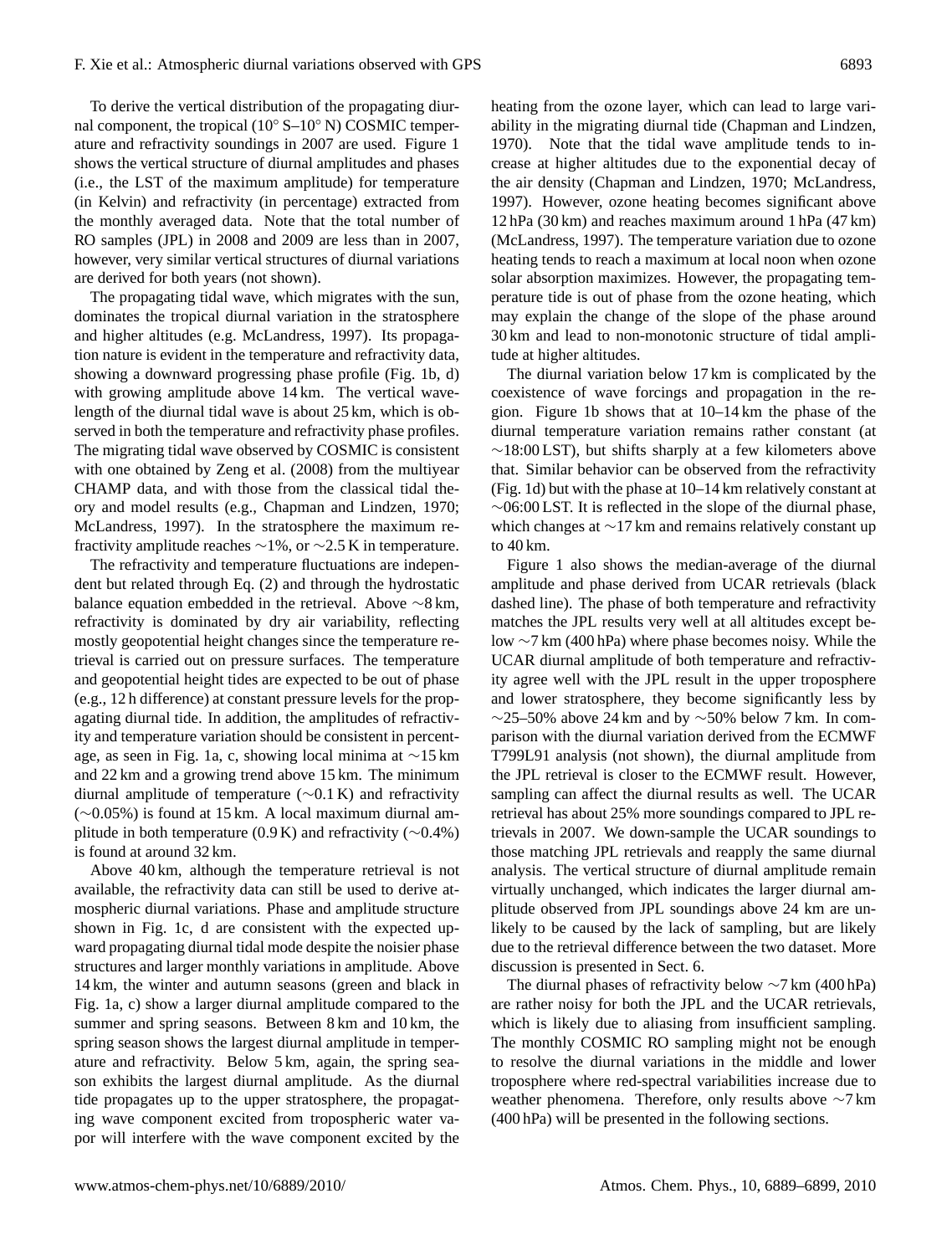

Fig. 1. Vertical structure of the temperature  $(a, b)$  and refractivity  $(c, d)$  amplitude (left panels) and phase (right panels) of diurnal variations<br>given 10% S, 10% N based on COSMIC BO ebservations in 2007. Eash solid li phases from the monthly data are shown as open diamond (b, d). The four seasons are denoted by different colors in (a) and (c), e.g., DJF (green), MAM (blue), JJA (cyan), SON (black). The RED thick lines show the annual median values. The blue dashed lines in (d) represents the temperature phase as shown in the temperature phase as shown in all four particular values. The black dashed mes in (**u**) the all for the annual median-averaged results derived by the annual median-averaged results der the temperature phase as shown in (b). The black dash-dot lines in all four panels correspond to the annual median-averaged results derived over 10◦ S–10◦ N based on COSMIC RO observations in 2007. Each solid line (a, c) represents one monthly mean amplitude profile whereas from the UCAR retrievals in 2007. The two black thin dashed lines in each panel mark the altitudes at 14 km and 17 km, respectively.

## **4 Seasonal variations 4 Seasonal variations**

Seasonal variations of the migrating component of the diurnal tide can be clearly seen in the middle stratosphere. As shown in Fig. 2 for the three year  $(2007–2009)$  time series at 9 hPa (∼32 km), the maximum amplitude of the propagating diurnal temperature tide swings around the equator, depending on time of the year. During the northernhemispheric (NH) winter and spring (October to March), the maximum diurnal temperature amplitude (∼1.2 K) occurs at around  $5°$  N in January, whereas the maximum shifts to 5° S and weakens during the summer and autumn (June to September), which is opposite to where the solar forcing peaks. A similar seasonal variation was observed with UARS Microwave Limb Sounder data (Wu et al., 1998), CHAMP RO and in the 3-D Canadian Middle Atmosphere Model (CMAM) simulations (Zeng et al., 2008), but not in the simulations with Global-Scale Wave Model Version 2 (GSWM02) (Hagan and Forbes, 2002). The asymmetric structure of the propagating diurnal tide is more pronounced in the mesosphere and lower thermosphere, and more in the 1997, 2003). The interesting terms of the interesting method in the solstice months than in the equinox months (McLandress,  $1997, 2002$ ).

 $\overline{T}$  above the process location of the discussed To characterize the seasonal variation of the diurnal amplitude over a broader altitude range, we analyze the refrac-<br>plitude over a broader altitude range, we analyze the refractivity data at six pressure levels from ∼260 hPa (∼10 km) to  $\sim$ 3 hPa ( $\sim$ 40 km) and the results are shown in Fig. 3. Al-

though the seasonal variation is similar over the three years, though the seasonal variation is similar over the three years, interannual differences are evident in the monthly COSMIC data at some pressure levels. For example, the maximum diurnal amplitude at ∼40 km (centered at the equator) has larger amplitude (∼0.5%) in February 2008 compared to the other two years. Similarly, at  $\sim$ 18 km, the maximum diurnal amplitude (centered at  $5°$  S) is slightly larger in January  $2008.$ 2008.

At ∼10 km (260 hPa), the diurnal amplitude is generally small ( $∼0.1\%)$  over the whole domain, and is mostly associated with vertically trapped components. The largest diurnal amplitude is centered around  $5°$  S in December–February for all three years. A similar seasonal pattern is also seen at  $\sim$ 18 km (80 hPa). At this level, the tidal wave starts to propagate freely and the diurnal amplitude doubles. The maximum diurnal amplitude in January 2008 is about 30% larger than the other two years. At  $\sim$ 20 km, the tidal amplitudes maximize (0.2%) close to  $5-10°$  S in the North-Hemispheric (NH) winter season.

At ∼26 km (20 hPa), significant diurnal amplitudes (over seen in the lower altitudes, but are limited to be within 20◦ S 0.2%) are no longer restricted to the NH winter months as seen in the lower altitudes, but are limited to be within  $20^\circ$  S seen in the rower annualisty, our are infinited to be width  $25^{\circ}$  by and  $15^{\circ}$  N. The largest diurnal amplitude, however, is still observed at  $5-10°$  S in the NH winter with slightly larger amplitude (0.3%).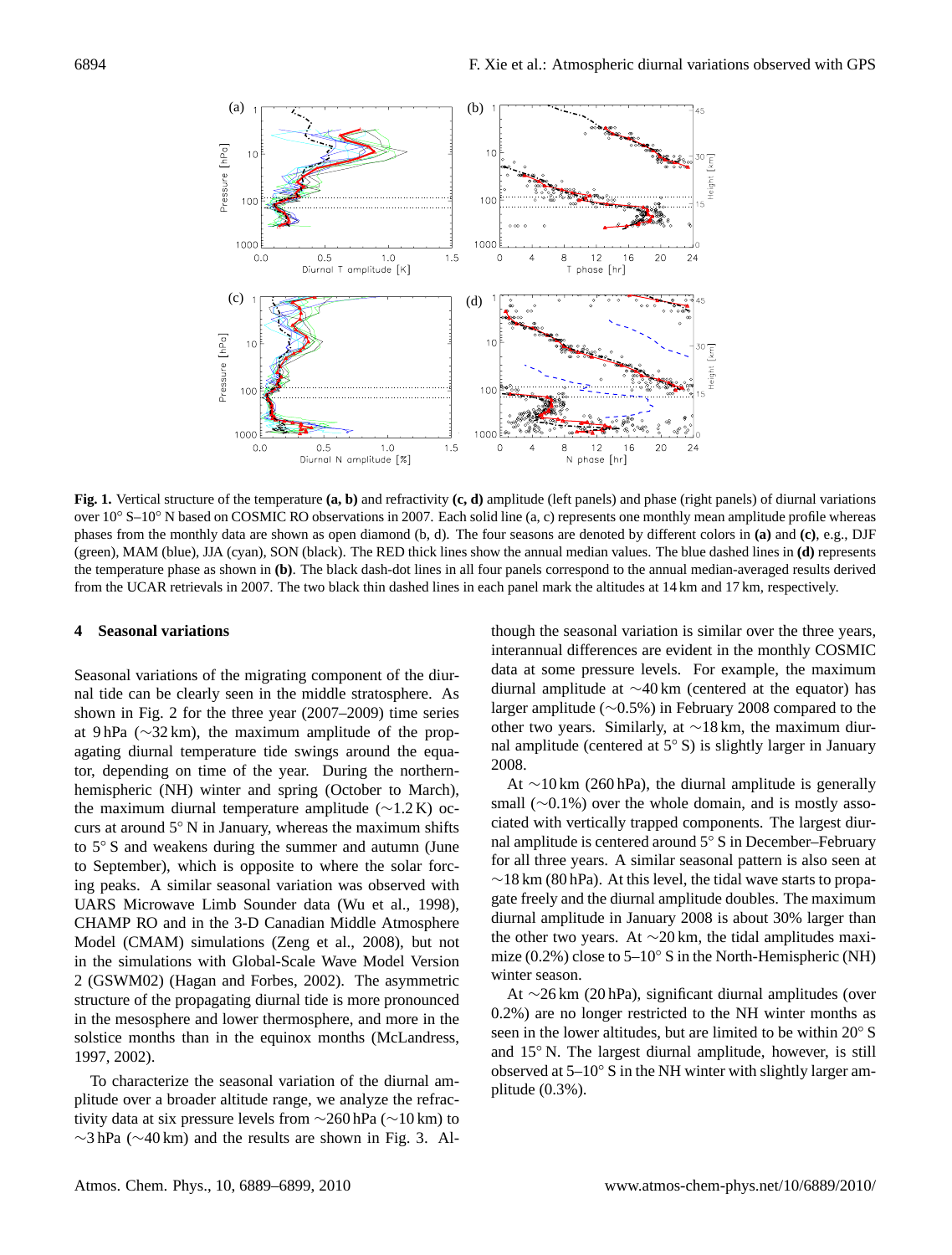

**Fig. 2.** Amplitudes of the diurnal temperature tide at 9 hPa (∼32 km) as a function of latitude (30◦ S–30◦ N) and month of COSMIC RO observations from 2007 to 2009. The contour interval is 0.25 K. The two-gray-level shaded region denotes the regions where the signal-to-ratio (SNR) of the fitted amplitude over fitting errors are greater than 2 (light gray) and 3 (dark gray), as discussed in Sect. 2.3. Note that almost all amplitudes in the domain have  $SNR > 1$ .

At 32 km, the diurnal amplitude maximum (0.6%) drifts around the equator between 5◦ S and 5◦ N, anti-correlated with the solar heating change, which peaks at the summertime subtropical latitude. The refractivity variation here is consistent with the diurnal temperature amplitude as seen in Fig. 2. This further illustrates that the refractivity diurnal variation in the stratosphere is dominated by the temperature variations. It is of note that this distinct seasonal pattern is also seen at altitudes between ∼28 km and ∼36 km. The maximum diurnal amplitude generally increases at higher altitudes ( $\sim$ 0.3% at  $\sim$ 28 km) and reaches a maximum (0.6%) at ∼32 km but slightly decrease to ∼0.5% at ∼36 km (not shown).

At  $\sim$ 40 km, the maximum diurnal amplitude (0.5%) is slightly smaller than those at ∼32 km. The seasonal variation of the tropical diurnal tide becomes less asymmetric about the equator, compared to that at ∼32 km. Significant diurnal amplitudes  $(>0.2\%)$  are seen in all months and at all latitudes between 30◦ S and 30◦ N. The locations of the maximum diurnal amplitudes at January is well collocated with those seen below ∼26 km altitudes.

#### **5 Monthly climatology**

In this section we analyze the zonal mean vertical structures of diurnal refractivity amplitude for twelve nominal months based on the COSMIC RO from 2007 to 2009 (Fig. 4). Generally speaking, the diurnal amplitudes show relatively small values (0.1–0.2%) in the middle and upper troposphere and significantly increase above ∼20 hPa (26 km).

The diurnal amplitudes in the stratosphere exhibit strong seasonal variations. The tropical maximum in the stratosphere, as discussed above, is associated with the propagat-



**Fig. 3.** Three-year time series of diurnal amplitude of refractivity (in percentage) at six pressure levels from 260 hPa to 3 hPa.

ing diurnal tide. The vertical structure of the tide is asymmetric along the equator and tilted toward the summer hemisphere in the solstice months. The asymmetry is less prominent in equinox months, especially in April and October. The vertical structure of the zonal mean diurnal amplitude agrees well with CHAMP observations and the CMAM simulations in the upper troposphere and lower stratosphere (e.g., Zeng et al., 2008).

The diurnal amplitude reaches a maximum of ∼0.6%  $(\sim 1.5 \text{ K})$  at  $\sim 32 \text{ km}$  in January which is twice as large as those seen in July. The stronger tides (over 0.2%) extend downward close to the tropopause region (∼17 km) in December-February while only extend down to ∼25 km in other months. Above ∼40 km (3 hPa), large diurnal amplitudes comparable to the maximum tidal amplitude at ∼32 km are seen near 30◦ S in December-January and near 30◦ N in May–October. The large diurnal amplitude above 40 km extends over larger regions from  $-30°$  S to the equator in March and April.

#### **6 Discussion**

The tropical diurnal tidal wave, although being weak in amplitude, is clearly observed by the high resolution GPS RO technique. Consistent with the CMAM model simulation (e.g., McLandress, 1997), the vertical profiles of the tidal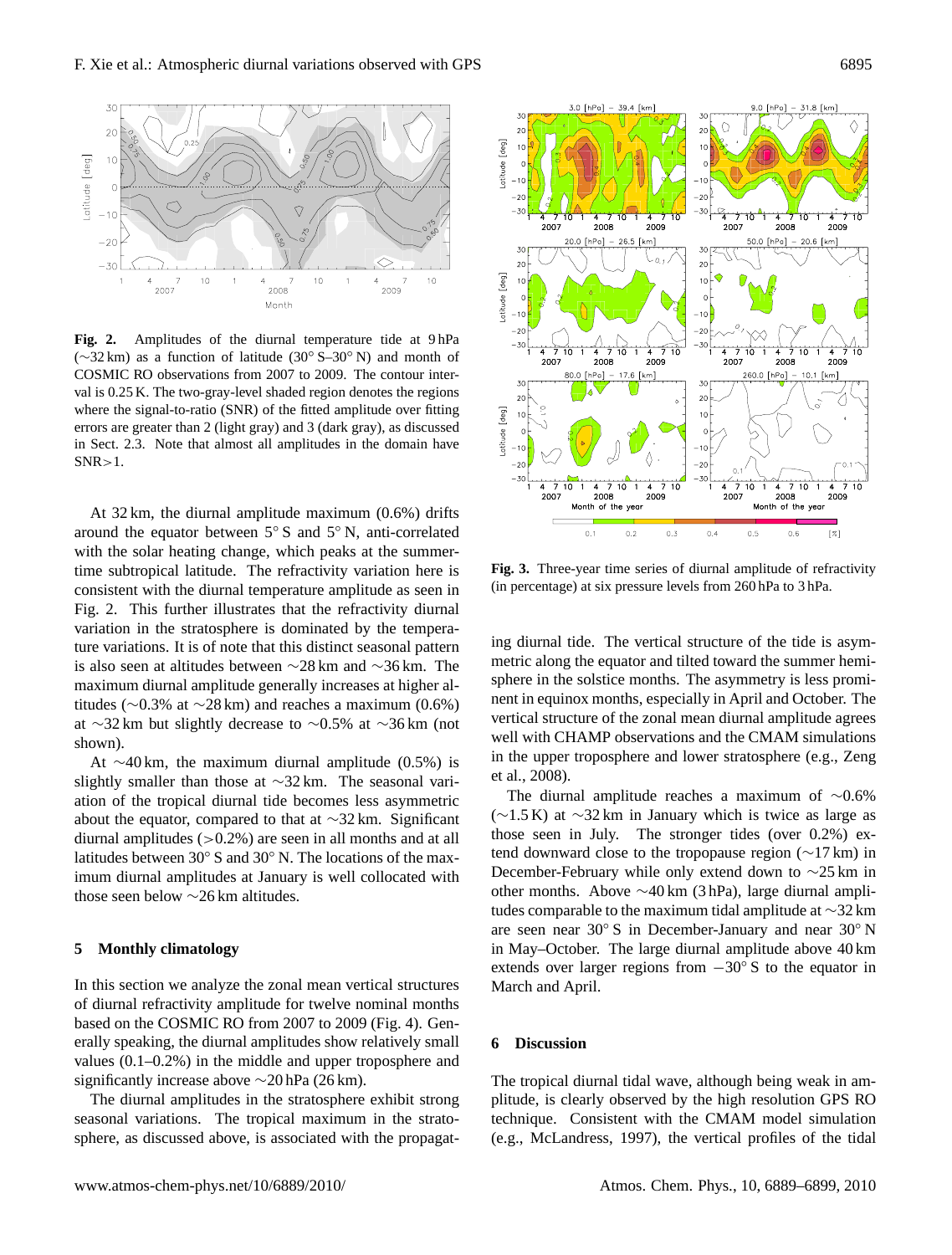

**Fig. 4.** Three-year averaged (2007–2009) vertical structure of zonal mean diurnal refractivity amplitude (in percentage) in twelve months. Only the pressure leves less than 400 Pa (or above ∼7 km) are shown.

amplitude and phase derived from the COSMIC data serve as a validation source for the RO observations. Above the upper troposphere (∼14 km in tropics), the diurnal temperature and refractivity variations are out of phase, as expected for the upward propagating tidal wave. The region between 8 and 16 km is dominated by the water vapor solar heating, which possibly explains the locked phase in the diurnal temperature variation (e.g., 18:00 LST in Fig. 1b). The tropical deep convection from solar heating tends to peak in the late afternoon over land, and a large part of the diurnal variation is driven by the heating over land.

We found in this study that the UCAR retrievals show a smaller diurnal amplitude at altitudes above ∼24 km compared to the JPL retrieval. Further evaluation of the zonal mean variance of UCAR temperature and refractivity retrievals shows almost the same magnitudes as JPL retrievals at altitudes below 30 km but significantly smaller values above that level. Spectral leakage due to insufficient sampling could cause aliasing from other planetary waves into the diurnal tide. However, when we sample the UCAR soundings to match the JPL sampling we find the vertical structure of the derived diurnal amplitude remains unchanged. This suggests that the larger diurnal amplitude observed from JPL RO soundings is unlikely to be caused by the lack of sampling. We believe that the differences in diurnal amplitudes from the JPL and UCAR data are due to the different approaches used to handle noisy bending angles in the upper stratosphere (Ho et al., 2009). In the JPL retrieval, the bending angles above 50 km are replaced with exponential extrapolation. Thus the variability of the the bending angle measurements below 50 km is retained. On the other hand, the UCAR retrieval uses a dynamic optimization method that replaces the bending angle with a weighted average of the data and a climate model fitted to the data by use of two parameters between 20–60 km. The optimization approach helps to stabilize the retrievals in noisy cases by placing more weights on the smooth model; however, it could also suppress the natural variability in the data. These retrieval differences among various data centers need to be carefully addressed.

In the middle and lower troposphere (below ∼7 km) the phase of the diurnal variation in refractivity shows large month-to-month variability in the tropics (Fig. 1d), not locked to a specific local time. The refractivity in the lower troposphere is strongly influenced by water vapor abundance and the hydrological and dynamical processes near the surface. Studying three-hourly weather data from 15 000 worldwide stations, Dai (2001) found that the most frequent (morning) hour of showery precipitation over water is out of phase with those over land and the latter exhibited large seasonal variability. Similar large variability was also reported in wind measurements (Dai and Deser, 1999) and cloud and water vapor data (Soden, 2000; Tian et al., 2004). However, such strong zonal variations of the diurnal amplitude would require very dense RO soundings to suppress aliasing effects. Sampling errors of the current COSMIC soundings would need to be carefully addressed. Moreover, the RO refractivity observations in the lower troposphere (below 2–3 km) are likely to be contaminated by the negative bias in the presence of super-refraction (or ducting) near the atmospheric boundary layer top (Sokolovskiy, 2003; Xie et al., 2006, 2010; Ao, 2007). Such biased RO profiles would need to be corrected (e.g., Xie et al., 2006) before applying for diurnal analysis.

Finally, the RO signals are sensitive to ionospheric structure and perturbations. Ionospheric residuals may affect the diurnal variation observed in the neutral atmospheric parameters (e.g., bending and refractivity), especially in the cases of weak atmospheric signals. Although an ionospheric correction has been made through a linear combination of L1 and L2 bending angle retrievals at a given impact parameter (Vorob'ev and Krasil'nikova, 1994), higher-order residual errors could remain (e.g., Syndergaard, 2000). The ionospheric residual errors (Kursinski et al., 1997) could have diurnal variations related to ionospheric electron density and affect the signal derived in the upper stratosphere.

The observed diurnal variations have an important implication for monitoring the global warming trend in the future.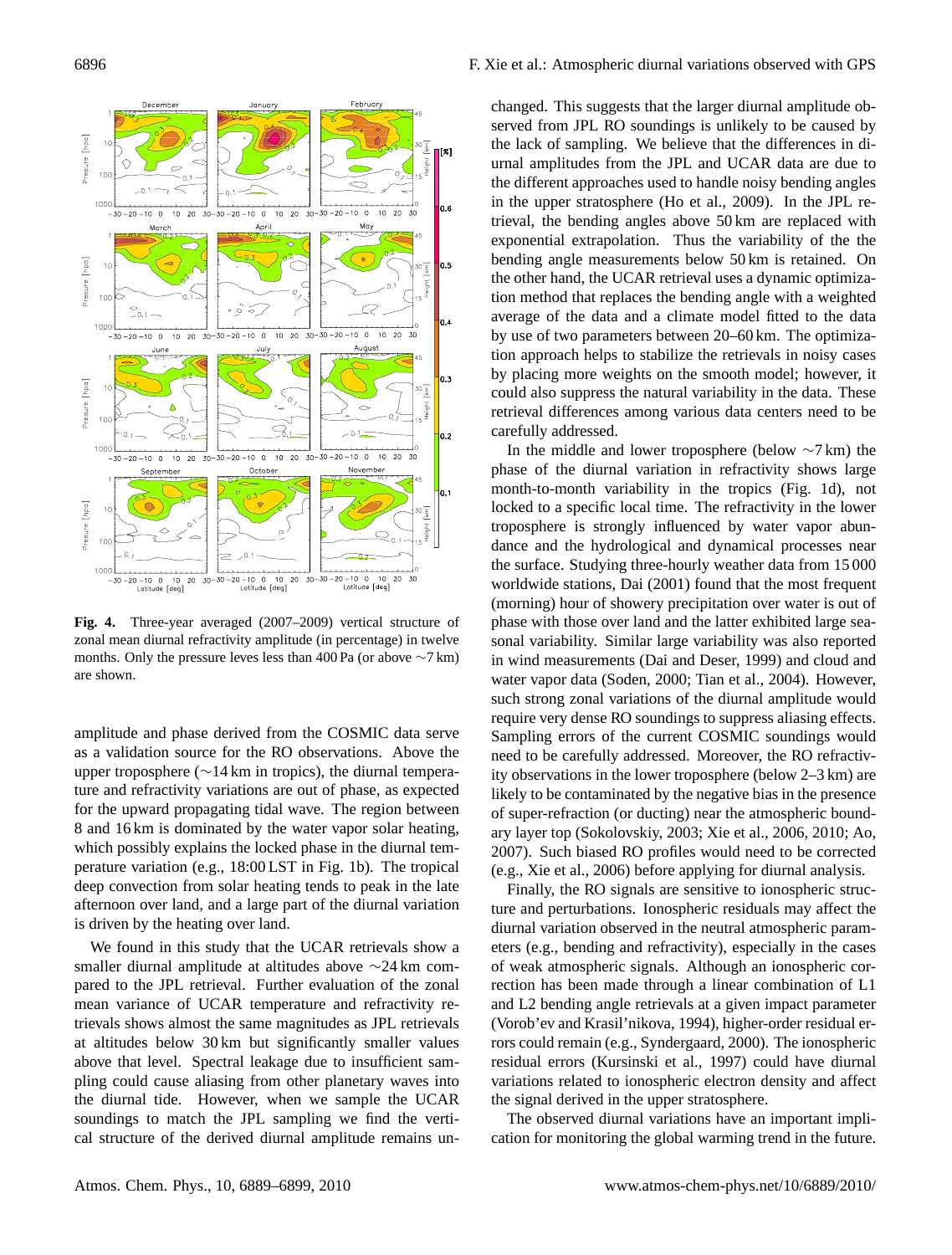Valuable for establishing a consistent, long-term observation, the GPS RO technique is based on the fundamental SI unit in atomic clock calibration and insensitive to orbit geometry and clouds (Schrøder et al., 2003). However, like other climate observing systems, the sampling issue must be adequately addressed to avoid biasing to certain local times or specific geographical locations since climate change signals may be so subtle that any of these biases can be misinterpreted.

#### **7 Conclusion and future work**

In this paper, we derived the latitudinal and vertical distributions of the diurnal variations in temperature and refractivity over low latitudes by using three-year COSMIC RO soundings. The zonally-averaged diurnal amplitude and phase reveal clear tidal signatures in the tropics, which propagate upwards from around 14 km to the upper stratosphere (Fig. 1). The annual mean diurnal amplitude tend to be small in the middle and upper troposphere (0.05–0.2% in refractivity) with a local minimum of 0.05% (or 0.1 K) at  $\sim$ 14 km; the diurnal amplitude then increases to a maximum of 0.4% (or 1 K) at ∼32 km in the stratosphere. At this level the maximum 24-h amplitudes of both temperature and refractivity are out phase relative to the maximum solar heating (Fig. 2 and Fig. 3).

The zonal mean diurnal variations exhibit unique vertical structures and seasonal patterns (Fig. 3). The minimum of the 24-h refractivity amplitude is found near the tropopause height and increases at higher altitudes. The vertical structure of the tide is asymmetric across the equator and tilted toward the summer hemisphere in the solstice months. The asymmetry is less prominent in equinox months, especially in April and October.

It would be very interesting to extend the diurnal analysis to the PBL, where differential heating due to land and ocean contrast becomes important. However, the limited sounding samples for the current COSMIC observations and the negative bias in the RO refractivity measurements in the tropical and subtropical regions would need to be carefully considered before applying the diurnal analysis.

The diurnal variations observed by COSMIC RO soundings have important implication for detecting and monitoring climate changes in the future satellite missions. Insufficient diurnal sampling in climate trend monitoring could lead to biases in the detected climate trend. Future RO missions (e.g., the 12-satellite COSMIC-II mission) along with the planned new receiver and antenna technology (Meehan, 2009) are expected to significantly increase RO samples and further improve retrievals by reducing measurement errors and extending the useful range of RO data for global diurnal study at all altitudes and at higher latitudes. Such a dense sounding will enable more accurate determination of the diurnal variation on a global as well as regional basis.

*Acknowledgements.* This work was performed at the Jet Propulsion Laboratory, California Institute of Technology, under contract with the National Aeronautics and Space Administration (NASA). The authors would like to thank the GPS operational team members:

Byron Iijima, Marc Pestanal, Tom Meehan and Larry Young at NASA Jet Propulsion Laboratory for their efforts for making the COSMIC retrievals available. The UCAR retrievals are provided by COSMIC Data Analysis and Archive Center (CDAAC). We also thank Sergey Sokolovskiy, Xiaoqing Pi, Charles McLandress and Jeffrey M. Forbes for very helpful discussions in preparing the paper. We also would like to thank the editor (William Ward) and three anonymous reviewers for helping improve the manuscript.

Edited by: W. Ward

#### **References**

- Anthes, R. A., Bernhardt, P. A., Chen, Y., et al.: The COSMIC/FORMOSAT-3 mission early results, B. Am. Meteorol. Soc., 89(3), 313–333, doi:10.1175/BAMS-89-3-313, 2008.
- Ao, C. O., Meehan, T. K., Hajj, G. A., Mannucci, A. J., and Beyerle, G.: Lower-troposphere refractivity bias in GPS occultation retrievals, J. Geophys. Res., 108, 4577, doi:10.1029/2002JD003216, 2003.
- Ao, C. O.: Effect of ducting on radio occultation measurements: An assessment based on high-resolution radiosonde soundings, Radio Sci., 42, RS2008, doi:10.1029/2006RS003485, 2007.
- Ao, C. O., Hajj, G. A., Meehan, T. K., Dong, D., Iijima, B. A., Mannucci, A. J., and Kursinski, E. R.: Rising and setting GPS occultations by use of open-loop tracking, J. Geophys. Res., 114, D04101, doi:10.1029/2008JD010483, 2009.
- Betts, A. K. and Jakob, C.: Evaluation of the diurnal cycle of precipitation, surface thermodynamics, and surface fluxes in the ECMWF model using LBA data, J. Geophys. Res., 107(D20), 8045, doi:10.1029/ 2001JD000427, 2002.
- Beyerle, G., Gorbunov, M., and Ao, C. O.: Simulation studies of GPS radio occultation measurements, Radio Sci., 38, 1084, doi:10.1029/2002RS002800, 2003.
- Chapman, S. and Lindzen, R. S.: Atmospheric Tides Thermal and Gravitational, D. Reidel, Dordrecht, Holland, 200 pp., 1970.
- Chung, E. S., Sohn, B. J., Schmetz, J., and Koenig, M.: Diurnal variation of upper tropospheric humidity and its relations to convective activities over tropical Africa, Atmos. Chem. Phys., 7, 2489–2502, doi:10.5194/acp-7-2489-2007, 2007.
- Dai, A.: Recent changes in the diurnal cycle of precipitation over the United States, Geophys. Res. Lett., 26(3), 341–344, 1999.
- Dai, A. and Deser, C.: Diurnal and variations in global surface wind and divergence fields, J. Geophys. Res., 104(D24), 31109– 31125, 1999.
- Dai, A., Giorgi, F., and Trenberth, K.: Observed and modelsimulated diurnal cycles of precipitation over the contiguous United States, J. Geophys. Res., 104(D6), 6377–6402, 1999.
- Dai, A.: Global precipitation and thunderstorm frequencies. Part II: Diurnal variations, J. Clim., 14, 1112–1128, 2001.
- Dai, A. and Trenberth, K. E.: The diurnal cycle and its depiction in the Community Climate System Model, J. Clim., 17, 930–951, 2004.
- Dai A., Wang, J. H., Ware, R. H., and Hove, T. V.: Diurnal variation in water vapor over North America and its implications for sam-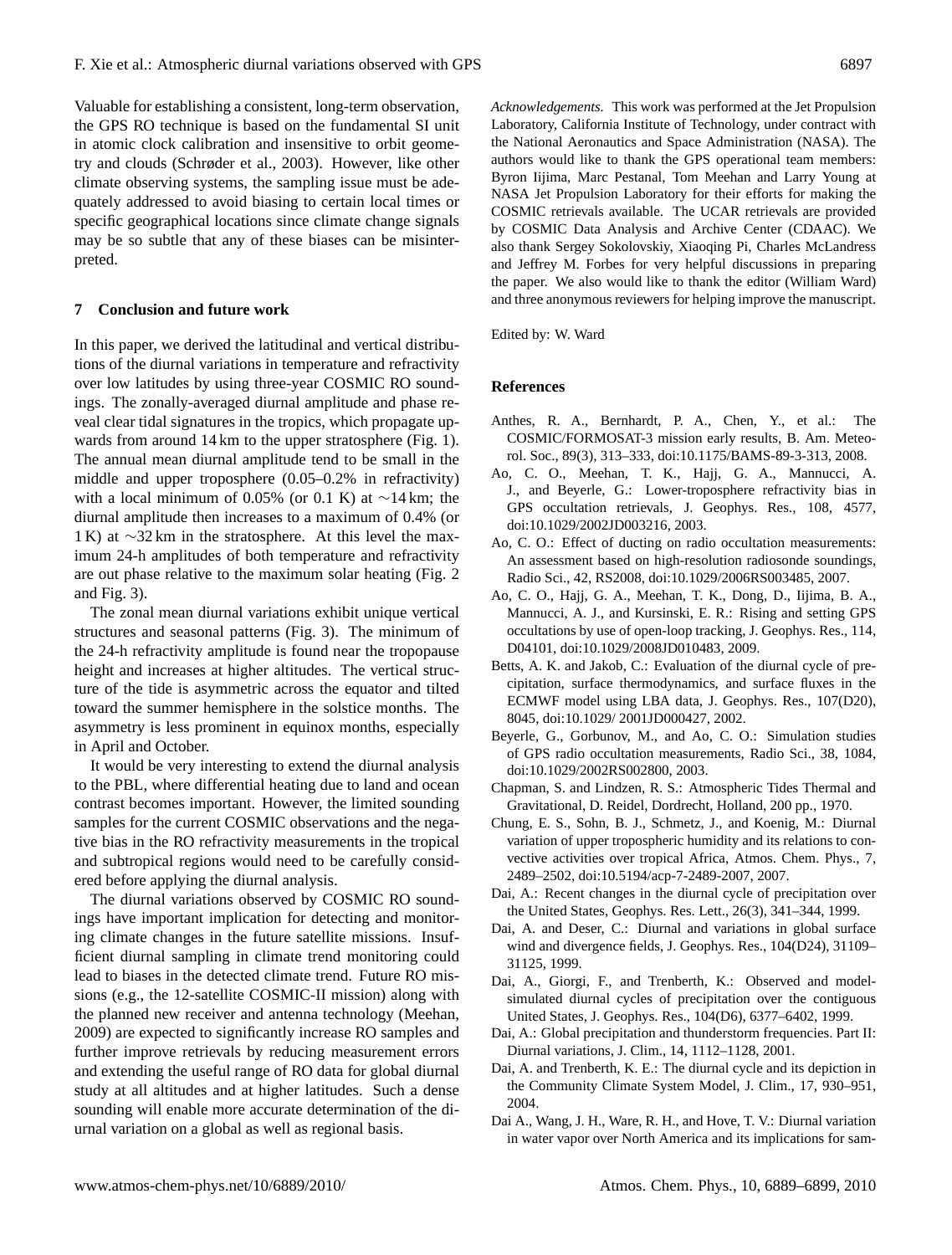pling errors in radiosonde humidity, J. Geophys. Res, 107(D10), 4090, doi:10.1029/2001JD000642, 2002.

- Hagan, M. E. and Forbes J. M.: Migrating and nonmigrating diurnal tides in the middle and upper atmosphere excited by tropospheric latent heat release, J. Geophys. Res., 107(D24), 4754, doi:10.1029/2001JD001236, 2002.
- Hajj, G. A., Kursinski,E. R., Romans,L. J., Bertiger,W. I., and Leroy, S. S.: A technical description of atmospheric sounding by GPS occultation, J. Atmos. Sol.-Terr. Phys., 64 (4), 451–469, 2002.
- Hays, P. B., Wu, D. L., and HRDI Science Team: Observations of the diurnal tide from space, J. Atmos. Sci., 51(20), 3077–3093, 1994.
- Healy, S. B. and Eyre, J. R.: Retrieving temperature, water vapour and surface pressure information from refractive index profiles derived by radio occultation: a simulation study, Q. J. Roy. Meteor. Soc., 126(566), 1661–1683, 2000.
- Ho, S.-P., Kirchengast, G., Leroy, S., et al.,: Estimating the uncertainty of using GPS radio occultation data for climate monitoring: Intercomparison of CHAMP refractivity climate records from 2002 to 2006 from different data centers, J. Geophys. Res., 114, D23107, doi:10.1029/2009JD011969, 2009.
- Keckhut, P., Wild, J. D., Gelman, M., Miller, A. J., and Hauchecorne A.: Investigations on long-term temperature changes in the upper stratosphere using lidar data and NCEP analyses, J. Geophys. Res., 106(D8), 7937–7944, 2001.
- Kuo, Y. H., Wee, T. K., Sokolovskiy, S., Rocken, C., Schreiner, W., Hunt, D., and Anthes, R. A.: Inversion and error estimation of GPS radio occultation data, J. Meteorol. Soc. Jpn, 82(1B), 507– 531, 2004.
- Kursinski, E. R., Hajj, G. A., Schofield, J. T., Linfield, R. P., and Hardy, K. R.: Observing Earth's atmosphere with radio occultation measurements using the Global Positioning System. J. Geophys. Res., 102, 23429–23465, 1997.
- Kursinski, E. R., Healy, S. B., and Romans, L. J.: Initial results of combining GPS occultations with ECMWF global analyses within a 1DVar framework, Earth Planets Space, 52, 885–892, 2000.
- Lin, X., Randall, D. A., and Fowler, L. D.: Diurnal variability of the hydrologic cycle and radiative fluxes: Comparisons between observations and a GCM, J. Clim., 13, 4159–4179, 2000.
- McLandress, C., Shepherd, G. G., and Solheim, B. H.: Satellite observations of thermospheric tides: Results from the Wind Imaging Interferometer on UARS, J. Geophys. Res., 101(D2), 4093– 4114, 1996.
- McLandress, C.: Seasonal variability of the diurnal tide: Results from the Canadian Middle atmospheric general circulation model, J. Geophys. Res., 102, 29747–29764, 1997.
- McLandress, C.: The seasonal variation of the propagating diurnal tide in the mesosphere and lower thermosphere. Part II: The role of tidal heating and zonal mean winds, J. Atmos. Sci., 59(5) 907– 922, 2002.
- Meehan, T.: The TriG digital beam steered sounder, IEEE Aerospace Conference, 1–5, doi:10.1109/AERO.2009.4839464, March 2009.
- Neale, R. and Slingo J.: The maritime continent and its role in the global climate: A GCM study, J. Clim., 16, 834–848, 2003.
- Nesbitt, S. W. and Zipser E. J.: The diurnal cycle of rainfall and convective intensity according to three years of TRMM measure-

ments, J. Clim., 16, 1456–1475, 2003.

- Poli, P., Joiner, J., and Kursinski, E. R.: 1DVAR analysis of temperature and humidity using GPS radio occultation refractivity data, J. Geophys. Res., 107(D20), 4448, doi:10.1029/2001JD000935, 2002.
- Pirscher, B., Foelsche, U., Lackner, B. C., and Kirchengast, G.: Local time influence in single-satellite radio occultation climatologies from Sun-synchronous and non-Sun-synchronous satellites, J. Geophys. Res., 112, D11119, doi:10.1029/2006JD007934, 2007.
- Pirscher, B., Foelsche, U., Borsche, M., and Kirchengast, G.: Sampling of the diurnal tide of temperature using Formosat-3/COSMIC data, in: New Horizons in Occultation Research, edited by: Steiner, A. K., Pirscher, B., Foelsche, U., and Kirchengast, G., Springer-Verlag Berlin Heidelberg, 131–140, doi:10.1007/978-3-642-00321-9 11, 2009.
- Pirscher, B., Foelsche, U., Borsche, M., Kirchengast, G., and Kuo, Y.-H.: Analysis of migrating diurnal tides detected in FORMOSAT-3/COSMIC temperature data, J. Geophys. Res., 115, D14108, doi:10.1029/2009JD013008, 2010.
- Randall, D. A., Harshvardhan, and Dazlich, D. A.: Diurnal variability of the hydrologic cycle in a general circulation model, J. Atmos. Sci., 48, 40–62, 1991.
- Rocken, C., Anthes, R., Exner, M., et al.: Analysis and validation of GPS/MET data in the neutral atmosphere, J. Geophys. Res., 102, 29849–29866, 1997.
- Schreiner, W., Rocken, C., Sokolovskiy, S., Syndergaard, S., and Hunt, D.: Estimates of the precision of GPS radio occultations from the COSMIC/FORMOSAT-3 mission, Geophys. Res. Lett., 34, L04808, doi:10.1029/2006GL027557, 2007.
- Schrøder, T., Leroy, S., Stendel, M., and Kaas, E.: Validating the microwave sounding unit stratospheric record using GPS occultation, Geophys. Res. Lett., 30(14), 1734, doi:10.1029/2003GL017588, 2003.
- She, C. Y., Chen, S., Williams, B. P., Hu, Z., Krueger, D. A., and Hagan, M. E.: Tides in the mesopause region over Fort Collins, Colorado (41◦ N, 105◦ W) based on lidar temperature observations covering full diurnal cycles, J. Geophys. Res., 107(D18), 4350, doi:10.1029/2001JD001189, 2002.
- Slingo, A., Wilderspin, R. C., and Brentnall, S. J.: Simulations of the diurnal cycle of outgoing longwave radiation with an atmospheric GCM, Mon. Weather Rev., 115, 1451–1457, 1987.
- Smith, E. K. and Weintraub, S.: The constants in the equation for atmospheric refractive index at radio frequencies. Proc. IRE, 41, 1035–1037, 1953.
- Soden, B. J., Tjemkes, S., Schmetz, J., et al.: An intercomparison of radiation codes for retrieving upper tropospheric water vapor in the 6.3 mm band, B. Am. Meteorol. Soc., 81, 797–808, 2000.
- Sokolovskiy, S. V.: Effect of superrefraction on inversions of radio occultation signals in the lower troposphere. Radio Sci., 38, 1058, doi:10.1029/2002RS002728, 2003.
- Sokolovskiy, S. V., Kuo, Y.-H., Rocken, C., Schreiner, W. S., Hunt, D., and Anthes, R. A.: Monitoring the atmospheric boundary layer by GPS radio occultation signals recorded in the open-loop mode, Geophys. Res. Lett., 33, L12813, doi:10.1029/2006GL025955, 2006.
- States, R. J. and Gardner, C. S.: Temperature structure of the mesopause region (80–105 km) at 40◦ N latitude, 2, Diurnal variations, J. Atmos. Sci., 57, 78–92, 2000.